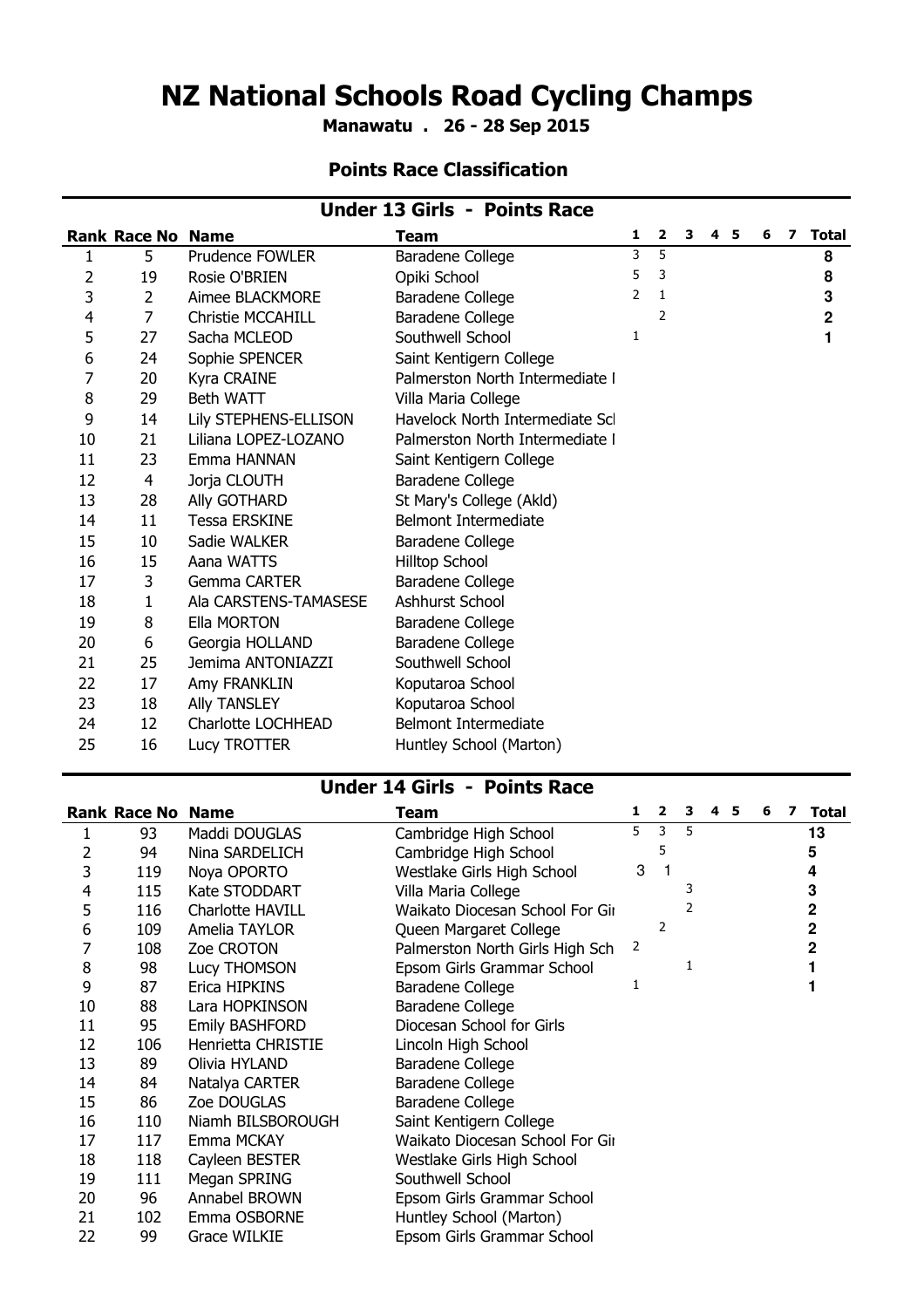| 23 | 101 | Ella GORDON          | Huntley School (Marton)    |
|----|-----|----------------------|----------------------------|
| 24 | 114 | Sineva NICKEL        | St Mary's College (Akld)   |
| 25 | 97  | Millie BROWN         | Epsom Girls Grammar School |
| 26 | 83  | Marcayla WINTERBURN  | Ashhurst School            |
| 27 | 103 | Meg THOMAS           | Huntley School (Marton)    |
| 28 | 91  | <b>Grace STOWERS</b> | Baradene College           |
| 29 | 92  | Jaime WILKINSON      | Baradene College           |
| 30 | 105 | Carter MADDOCK       | Koputaroa School           |
|    |     |                      |                            |

### Under 15 Girls - Points Race

|                         | <b>Rank Race No Name</b> |                                     | Team                                                          | 1 | $\overline{\mathbf{2}}$ | 3 | 4 <sub>5</sub> | 6 | 7 Total     |
|-------------------------|--------------------------|-------------------------------------|---------------------------------------------------------------|---|-------------------------|---|----------------|---|-------------|
| $\mathbf{1}$            | 211                      | Ally WOLLASTON                      | St Peter's School (Cambridge)                                 | 5 | 5                       | 5 |                |   | 15          |
| 2                       | 224                      | McKenzie MILNE                      | Waikato Diocesan School For Gir                               | 3 | 3                       | 3 |                |   | 9           |
| 3                       | 216                      | Renee YOUNG                         | Takapuna Grammar School                                       |   | 2                       | 2 |                |   | 4           |
| $\overline{\mathbf{4}}$ | 197                      | Ava MORROW                          | Rangi Ruru Girls' School                                      | 2 |                         |   |                |   | $\mathbf 2$ |
| 5                       | 176                      | Greer HADDOCK                       | <b>Baradene College</b>                                       |   |                         | 1 |                |   | 1           |
| 6                       | 225                      | Eva PARKINSON                       | Waikato Diocesan School For Gir                               | 1 |                         |   |                |   | 1           |
| 7                       | 222                      | Courtney KING                       | Waikato Diocesan School For Gir                               |   | 1                       |   |                |   | 1           |
| 8                       | 202                      | Claudia SPAIN                       | Saint Kentigern College                                       |   |                         |   |                |   |             |
| 9                       | 198                      | Claudia VANNER                      | Sacred Heart Girls' College (Han                              |   |                         |   |                |   |             |
| 10                      | 212                      | Charlie ARNOLD                      | Takapuna Grammar School                                       |   |                         |   |                |   |             |
| 11                      | 226                      | Hannah QUINLAN                      | Waikato Diocesan School For Gir                               |   |                         |   |                |   |             |
| 12                      | 207                      | Lancely YUNG                        | St Cuthbert's College                                         |   |                         |   |                |   |             |
| 13                      | 223                      | Olivia KING                         | Waikato Diocesan School For Gir                               |   |                         |   |                |   |             |
| 14                      | 220                      | Charli HERBERT                      | Waikato Diocesan School For Gir                               |   |                         |   |                |   |             |
| 15                      | 197                      | Ava MORROW                          | Rangi Ruru Girls' School                                      |   |                         |   |                |   |             |
| 16                      | 188                      | Stella NIGHTINGALE                  | Epsom Girls Grammar School                                    |   |                         |   |                |   |             |
| 17                      | 221                      | Georgia KIMPTON                     | Waikato Diocesan School For Gir                               |   |                         |   |                |   |             |
| 18                      | 203                      | Annabelle WATERWORTH                | Saint Kentigern College                                       |   |                         |   |                |   |             |
| 19                      | 200                      | Maddy CLARKE                        | Saint Kentigern College                                       |   |                         |   |                |   |             |
| 20                      | 182                      | Poppy BUISSINK                      | Epsom Girls Grammar School                                    |   |                         |   |                |   |             |
| 21                      | 223                      | Olivia KING                         | Waikato Diocesan School For Gir                               |   |                         |   |                |   |             |
| 22                      | 177                      | Isabella MORTON                     | Baradene College                                              |   |                         |   |                |   |             |
| 23                      | 199                      | Sarah CAPPEL                        | Saint Kentigern College                                       |   |                         |   |                |   |             |
| 24                      | 214                      | Zoe MARTIN                          | Takapuna Grammar School                                       |   |                         |   |                |   |             |
| 25                      | 180                      | Saskia VAN DER PEET                 | Diocesan School for Girls                                     |   |                         |   |                |   |             |
| 26                      | 217                      | Megan LOCKETT                       | Taupo Nui-a-tia College                                       |   |                         |   |                |   |             |
| 30                      | 191                      | <b>Christy TATE</b>                 | Gisborne Girls High School                                    |   |                         |   |                |   |             |
| 32                      | 194                      | Laura BICKERS                       | Napier Girls High School                                      |   |                         |   |                |   |             |
| 33                      | 206                      | <b>Natalie PARIS</b>                | St Cuthbert's College                                         |   |                         |   |                |   |             |
| 34                      | 219                      | Elizabeth CHAN                      | Waikato Diocesan School For Gir                               |   |                         |   |                |   |             |
| 35                      | 201                      | Abi HOUGHTON                        | Saint Kentigern College                                       |   |                         |   |                |   |             |
| 36                      | 178                      | Emilia WILKINSON                    | Baradene College                                              |   |                         |   |                |   |             |
| 37                      | 179                      | Eloise CAMERON SMITH                | Diocesan School for Girls                                     |   |                         |   |                |   |             |
| 38                      | 181                      | Hannah BERRY                        | Epsom Girls Grammar School                                    |   |                         |   |                |   |             |
| 39                      | 183                      | Cleo COPPLESTONE                    | Epsom Girls Grammar School                                    |   |                         |   |                |   |             |
| 40                      | 205                      | Emma HAMILTON<br>Dannielle PORTEOUS | St Cuthbert's College                                         |   |                         |   |                |   |             |
| 41<br>42                | 228<br>227               |                                     | Waiopehu College<br>Waikato Diocesan School For Gir           |   |                         |   |                |   |             |
| 43                      | 189                      | Georgia TAYLOR<br>Jade RABY         |                                                               |   |                         |   |                |   |             |
| 44                      | 218                      | <b>Jessica BUTTERWORTH</b>          | Epsom Girls Grammar School<br>Waikato Diocesan School For Gir |   |                         |   |                |   |             |
| 45                      | 204                      | Sophie WILKINSON                    | Saint Kentigern College                                       |   |                         |   |                |   |             |
| 46                      | 215                      | Rosa OLIVER                         | Takapuna Grammar School                                       |   |                         |   |                |   |             |
| 47                      | 209                      | Isabella MUNNS                      | St Mary's College (Akld)                                      |   |                         |   |                |   |             |
| 48                      | 220                      | Charli HERBERT                      | Waikato Diocesan School For Gir                               |   |                         |   |                |   |             |
| 49                      | 195                      | Lee BOON                            | New Plymouth Girls' High Schoo                                |   |                         |   |                |   |             |
| 50                      | 196                      | Kate THOMAS                         | Nga Tawa Diocesan School                                      |   |                         |   |                |   |             |
| 51                      | 208                      | India ATHERFOLD                     | St Mary's College (Akld)                                      |   |                         |   |                |   |             |
| 52                      | 187                      | <b>Greer MCLEAN</b>                 | Epsom Girls Grammar School                                    |   |                         |   |                |   |             |
| 53                      | 210                      | <b>Clare MILNE</b>                  | St Peter's School (Cambridge)                                 |   |                         |   |                |   |             |
| 54                      | 185                      | Shannae LOVELL                      | Epsom Girls Grammar School                                    |   |                         |   |                |   |             |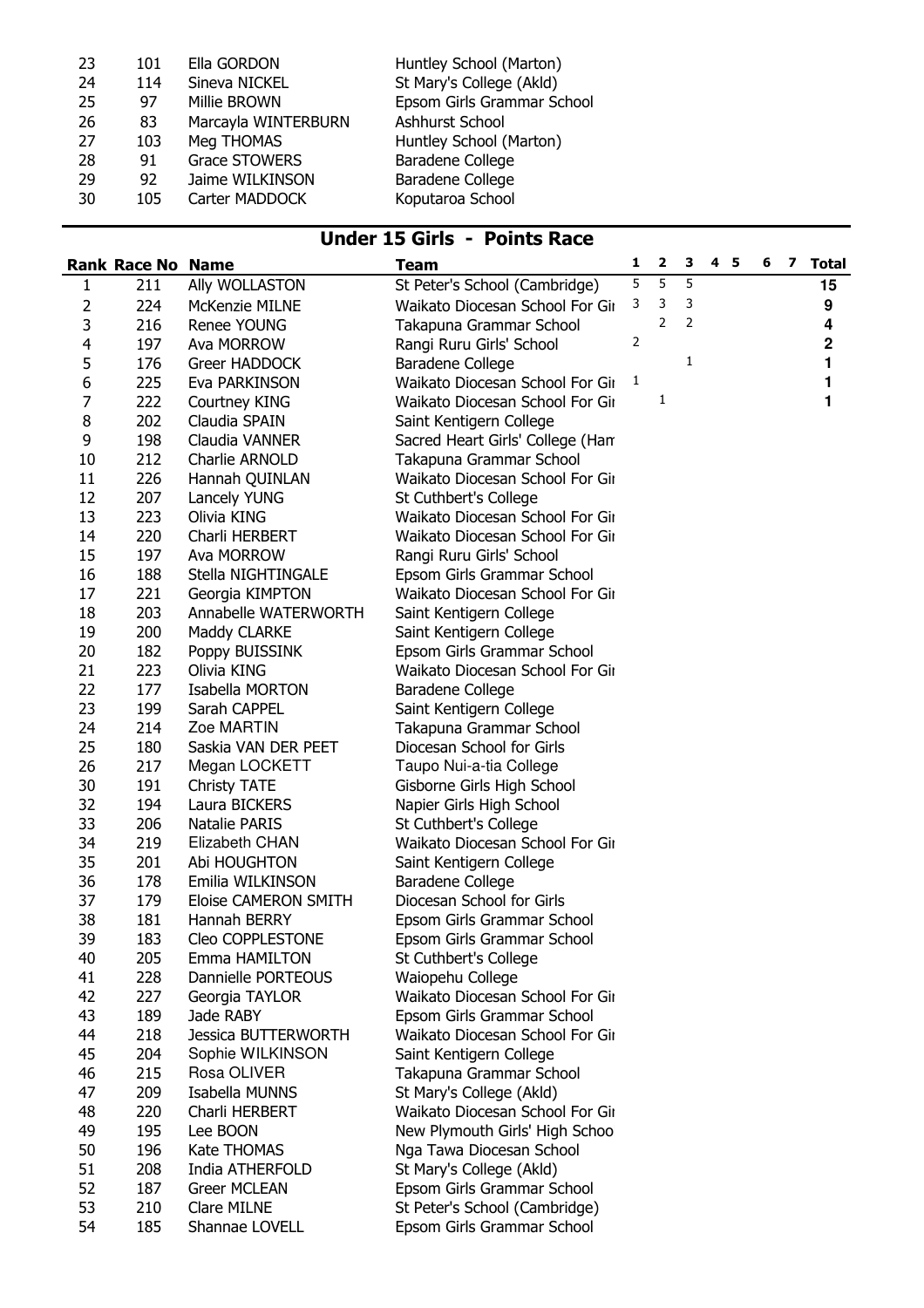| -55 | 186  | Ella MADDREN    | Epsom Girls Grammar School |
|-----|------|-----------------|----------------------------|
| -56 | 184  | Charlotte FOX   | Epsom Girls Grammar School |
| -57 | 190. | Georgina ROBSON | Epsom Girls Grammar School |

#### Under 16 Girls - Points Race

|                | <b>Rank Race No Name</b> |                         | <b>Team</b>                     | 1              | 2 | з            | 4 | - 5 | 6 | 7 | <b>Total</b>   |
|----------------|--------------------------|-------------------------|---------------------------------|----------------|---|--------------|---|-----|---|---|----------------|
| $\mathbf{1}$   | 358                      | <b>Jessie CLARKE</b>    | St Peter's School (Cambridge)   | 5              | 3 | 5            | 3 |     |   |   | 16             |
| 2              | 328                      | Jenna MERRICK           | <b>Baradene College</b>         |                | 5 | $\mathbf{1}$ | 1 |     |   |   | $\overline{7}$ |
| 3              | 367                      | Katie WHITE             | Waikato Diocesan School For Gir |                |   |              | 5 |     |   |   | 5              |
| $\overline{4}$ | 356                      | Stella CALLAGHAN        | St Mary's College (Akld)        | $\overline{2}$ |   | 3            |   |     |   |   | 5              |
| 5              | 346                      | Makayla MUHUNDAN        | Massey High School              | 3              |   |              |   |     |   |   | 3              |
| 6              | 345                      | Amy HORN                | Horowhenua College              |                |   |              | 2 |     |   |   | $\mathbf 2$    |
| $\overline{7}$ | 366                      | Hannah KNIGHTON         | Waikato Diocesan School For Gir |                | 2 |              |   |     |   |   | $\mathbf 2$    |
| 8              | 349                      | Kelly LEVIN             | Palmerston North Girls High Sch |                |   | 2            |   |     |   |   | $\mathbf 2$    |
| 9              | 362                      | <b>Britney GREENE</b>   | Villa Maria College             | $\mathbf 1$    |   |              |   |     |   |   | 1              |
| 10             | 350                      | Connie O'BRIEN          | Palmerston North Girls High Sch |                | 1 |              |   |     |   |   | 1              |
| 11             | 335                      | <b>Grace KELLY</b>      | Cambridge High School           |                |   |              |   |     |   |   |                |
| 12             | 357                      | Emily MCCULLOUGH        | St Mary's College (Akld)        |                |   |              |   |     |   |   |                |
| 13             | 327                      | Madeleine MADDREN       | Baradene College                |                |   |              |   |     |   |   |                |
| 14             | 330                      | <b>Abigail MORTON</b>   | <b>Baradene College</b>         |                |   |              |   |     |   |   |                |
| 15             | 338                      | Amelia MATHEWS          | Diocesan School for Girls       |                |   |              |   |     |   |   |                |
| 16             | 365                      | <b>Emily IRVINE</b>     | Waikato Diocesan School For Gir |                |   |              |   |     |   |   |                |
| 17             | 348                      | Samara FENN             | Palmerston North Girls High Sch |                |   |              |   |     |   |   |                |
| 18             | 333                      | Nia DIXON               | Cambridge High School           |                |   |              |   |     |   |   |                |
| 19             | 342                      | Niamh KANE              | Epsom Girls Grammar School      |                |   |              |   |     |   |   |                |
| 20             | 370                      | Rikako OZAKI            | Westlake Girls High School      |                |   |              |   |     |   |   |                |
| 21             | 360                      | Anna JACOBS             | Takapuna Grammar School         |                |   |              |   |     |   |   |                |
| 22             | 336                      | Matilda CAMERON         | Diocesan School for Girls       |                |   |              |   |     |   |   |                |
| 23             | 353                      | Olivia BELSHER          | St Cuthbert's College           |                |   |              |   |     |   |   |                |
| 24             | 331                      | Hannah STODDART         | Baradene College                |                |   |              |   |     |   |   |                |
| 25             | 351                      | Pieta RANSOM            | Palmerston North Girls High Sch |                |   |              |   |     |   |   |                |
| 26             | 359                      | Lindz HAGGART           | St Peter's School (Cambridge)   |                |   |              |   |     |   |   |                |
| 27             | 369                      | Amber ELLINGTON         | Westlake Girls High School      |                |   |              |   |     |   |   |                |
| 28             | 325                      | <b>Charlotte CARTER</b> | Baradene College                |                |   |              |   |     |   |   |                |
| 29             | 334                      | Jessica GOSLING         | Cambridge High School           |                |   |              |   |     |   |   |                |
| 30             | 332                      | Helena WHITE            | Baradene College                |                |   |              |   |     |   |   |                |
| 31             | 361                      | Ashlee FRIERY           | Villa Maria College             |                |   |              |   |     |   |   |                |
| 32             | 329                      | Natalie MITCHELL        | Baradene College                |                |   |              |   |     |   |   |                |
| 33             | 363                      | Ella POPE               | Villa Maria College             |                |   |              |   |     |   |   |                |
| 34             | 339                      | Sienna PAYNE            | Diocesan School for Girls       |                |   |              |   |     |   |   |                |
| 35             | 340                      | Georgia THOMPSON        | Diocesan School for Girls       |                |   |              |   |     |   |   |                |
| 36             | 364                      | <b>Blanche HERBERT</b>  | Waikato Diocesan School For Gir |                |   |              |   |     |   |   |                |
| 37             | 371                      | Chantelle REILLY        | Westlake Girls High School      |                |   |              |   |     |   |   |                |
| 38             | 337                      | Mollie KROON            | Diocesan School for Girls       |                |   |              |   |     |   |   |                |

### Under 17 Girls - Points Race

|    | <b>Rank Race No Name</b> |                        | Team                              |    | $\mathbf{2}$ | 3            | 4                        | -5 | 6 |  | <b>Total</b> |
|----|--------------------------|------------------------|-----------------------------------|----|--------------|--------------|--------------------------|----|---|--|--------------|
|    | 471                      | Georgia DANFORD        | St Cuthbert's College             | 5. | 5.           | 5.           | 5                        |    |   |  | 20           |
|    | 465                      | <b>Emily SHEARMAN</b>  | Palmerston North Girls High Sch   | 3  | 3            | 3            |                          |    |   |  | 9            |
|    | 452                      | <b>Grace MASTERSON</b> | Epsom Girls Grammar School        |    | 2            | $\mathbf{1}$ | $\overline{\phantom{a}}$ |    |   |  | 6            |
| 4  | 463                      | Libby ARBUCKLE         | Palmerston North Girls High Sch   |    |              |              |                          |    |   |  |              |
| 5  | 466                      | Chloe JENKINS          | Rangi Ruru Girls' School          |    |              |              |                          |    |   |  | 2            |
| 6  | 467                      | Briana GUNN            | Rangitoto College                 |    |              |              |                          |    |   |  |              |
|    | 444                      | Hannah CHAPMAN         | Diocesan School for Girls         |    |              |              |                          |    |   |  |              |
| 8  | 451                      | Amelia MALING          | Epsom Girls Grammar School        |    |              |              |                          |    |   |  |              |
| 9  | 475                      | Emma SMITH             | Villa Maria College               |    |              |              |                          |    |   |  |              |
| 10 | 443                      | Sophie SKELTON         | Botany Downs Secondary College    |    |              |              |                          |    |   |  |              |
| 11 | 483                      | Dayna HAYTHORNE        | Epsom Girls Grammar School        |    |              |              |                          |    |   |  |              |
| 12 | 476                      | Grace ARCUS            | Waikato Diocesan School For Girls |    |              |              |                          |    |   |  |              |
| 13 | 468                      | Jaime LINDSAY          | Saint Kentigern College           |    |              |              |                          |    |   |  |              |
| 14 | 447                      | Laura ANDERSON         | Epsom Girls Grammar School        |    |              |              |                          |    |   |  |              |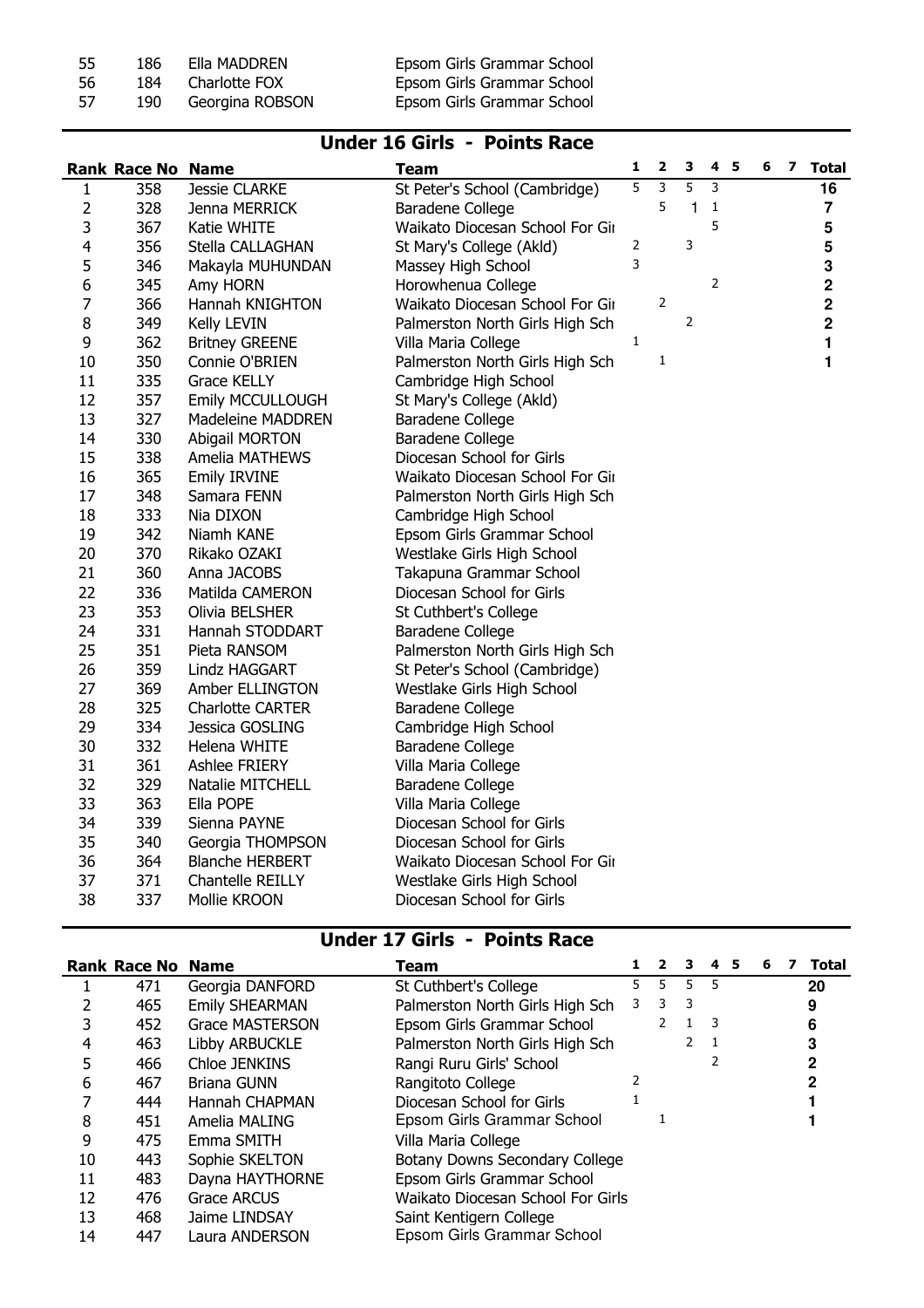| 15 | 474 | Elle WINTLE               | Takapuna Grammar School            |
|----|-----|---------------------------|------------------------------------|
| 16 | 458 | <b>Felicity WILSON</b>    | Hastings Girls High School         |
| 17 | 473 | Eva NEWELL                | St Cuthbert's College              |
| 18 | 470 | Georgia CLARKE            | St Cuthbert's College              |
| 19 | 454 | Ruby SULLIVAN             | Epsom Girls Grammar School         |
| 20 | 456 | Margeaux PITTAR           | Gisborne Girls High School         |
| 21 | 477 | Emma FOUNTAINE            | Waikato Diocesan School For Girls  |
| 22 | 455 | <b>Hannah OVERBYE</b>     | Gisborne Girls High School         |
| 23 | 449 | Hazel CLEGG-SHAW          | Epsom Girls Grammar School         |
| 24 | 469 | Anna WILKINSON            | Saint Kentigern College            |
| 25 | 480 | Jeri OPORTO               | Westlake Girls High School         |
| 26 | 450 | Kate HOLDEN               | Epsom Girls Grammar School         |
| 27 | 457 | Kendra TATE               | Gisborne Girls High School         |
| 28 | 464 | Megan GARDNER             | Palmerston North Girls High School |
| 29 | 481 | <b>Jess PENSON</b>        | Westlake Girls High School         |
| 30 | 472 | Libby MILLAR              | St Cuthbert's College              |
| 31 | 478 | Amy SPITTAL               | Waikato Diocesan School For Girls  |
| 32 | 453 | Mindy RYAN-KIDD           | Epsom Girls Grammar School         |
| 33 | 445 | Sophie HOOKE              | Diocesan School for Girls          |
| 34 | 479 | <b>Annalise GILLESPIE</b> | Westlake Girls High School         |
|    |     |                           |                                    |

### Under 20 Girls - Points Race

|                         | <b>Rank Race No Name</b> |                         | <b>Team</b>                       | 1              | $\overline{\mathbf{2}}$ | 3              | 4 <sub>5</sub> | 6 | 7 | <b>Total</b>            |
|-------------------------|--------------------------|-------------------------|-----------------------------------|----------------|-------------------------|----------------|----------------|---|---|-------------------------|
| 1                       | 568                      | Sarah MCLEOD            | Rangi Ruru Girls' School          | $\overline{2}$ | $\overline{2}$          |                | 5              |   |   | 9                       |
| 2                       | 566                      | Michaela DRUMMOND       | Palmerston North Girls High Sch   | 5              | 3                       | 1              |                |   |   | 9                       |
| 3                       | 555                      | Olivia RAY              | Diocesan School for Girls         |                | 5                       | $\overline{2}$ |                |   |   | $\overline{\mathbf{7}}$ |
| $\overline{\mathbf{4}}$ | 570                      | Bryony BOTHA            | Rangitoto College                 | 3              |                         |                | 3              |   |   | 6                       |
| 5                       | 583                      | <b>Tessa MCNAIR</b>     | Takapuna Grammar School           |                |                         | 5              |                |   |   | 5                       |
| 6                       | 550                      | Amanda JAMIESON         | Central Hawkes Bay College        | 1              | 1                       |                | 1              |   |   | 3                       |
| 7                       | 569                      | Libby VINCENT           | Rangi Ruru Girls' School          |                |                         | 3              |                |   |   | 3                       |
| 8                       | 593                      | Hannah HAWORTH          | Waikato Diocesan School For Gir   |                |                         |                | 2              |   |   | $\overline{2}$          |
| 9                       | 559                      | Sophie JONES            | Epsom Girls Grammar School        |                |                         |                |                |   |   |                         |
| 10                      | 587                      | Phoebe MCCAUGHAN        | Villa Maria College               |                |                         |                |                |   |   |                         |
| 11                      | 572                      | Elizabeth MUDFORD       | Saint Kentigern College           |                |                         |                |                |   |   |                         |
| 12                      | 557                      | <b>Grace ANDERSON</b>   | Epsom Girls Grammar School        |                |                         |                |                |   |   |                         |
| 13                      | 567                      | Mille MANNERING         | Rangi Ruru Girls' School          |                |                         |                |                |   |   |                         |
| 14                      | 578                      | Ione JOHNSON            | St Peter's School (Cambridge)     |                |                         |                |                |   |   |                         |
| 15                      | 562                      | Gemma WYLLIE            | Epsom Girls Grammar School        |                |                         |                |                |   |   |                         |
| 16                      | 596                      | Zoe WHITE               | Waikato Diocesan School For Girls |                |                         |                |                |   |   |                         |
| 17                      | 585                      | Alice GRUBB             | Villa Maria College               |                |                         |                |                |   |   |                         |
| 18                      | 594                      | Loren KING              | Waikato Diocesan School For Girls |                |                         |                |                |   |   |                         |
| 19                      | 553                      | Rose DILLON             | Diocesan School for Girls         |                |                         |                |                |   |   |                         |
| 20                      | 591                      | Sophie FROMONT          | Waikato Diocesan School For Girls |                |                         |                |                |   |   |                         |
| 21                      | 589                      | <b>Brigitte ALLAN</b>   | Waikato Diocesan School For Girls |                |                         |                |                |   |   |                         |
| 22                      | 599                      | Ainsley THORPE          | <b>Howick College</b>             |                |                         |                |                |   |   |                         |
| 23                      | 546                      | Yasmin KESSNER          | <b>Baradene College</b>           |                |                         |                |                |   |   |                         |
| 24                      | 575                      | Veronica GREGAN         | St Cuthbert's College             |                |                         |                |                |   |   |                         |
| 25                      | 560                      | Abigail PARKER          | Epsom Girls Grammar School        |                |                         |                |                |   |   |                         |
| 26                      | 577                      | <b>Holly BLAKLEY</b>    | St Peter's School (Cambridge)     |                |                         |                |                |   |   |                         |
| 27                      | 592                      | Pheobe HAVILL           | Waikato Diocesan School For Girls |                |                         |                |                |   |   |                         |
| 28                      | 595                      | <b>Braittany RAUBER</b> | Waikato Diocesan School For Girls |                |                         |                |                |   |   |                         |
| 29                      | 554                      | Tayla PAYNE             | Diocesan School for Girls         |                |                         |                |                |   |   |                         |
| 30                      | 579                      | Alexandra PORRITT       | St Peter's School (Cambridge)     |                |                         |                |                |   |   |                         |
| 31                      | 548                      | Maddy SONGHURST         | Baradene College                  |                |                         |                |                |   |   |                         |
| 32                      | 590                      | Victoria CHAN           | Waikato Diocesan School For Girls |                |                         |                |                |   |   |                         |
| 33                      | 552                      | <b>Greta CALDWELL</b>   | Diocesan School for Girls         |                |                         |                |                |   |   |                         |
| 34                      | 555                      | Olivia RAY              | Diocesan School for Girls         |                |                         |                |                |   |   |                         |
| 35                      | 558                      | Alyse JOHNSON           | Epsom Girls Grammar School        |                |                         |                |                |   |   |                         |
| 36                      | 569                      | Libby VINCENT           | Rangi Ruru Girls' School          |                |                         |                |                |   |   |                         |
| 37                      | 581                      | Lily MACDONALD          | Takapuna Grammar School           |                |                         |                |                |   |   |                         |
| 38                      | 598                      | <b>Emily ROBINSON</b>   | Westlake Girls High School        |                |                         |                |                |   |   |                         |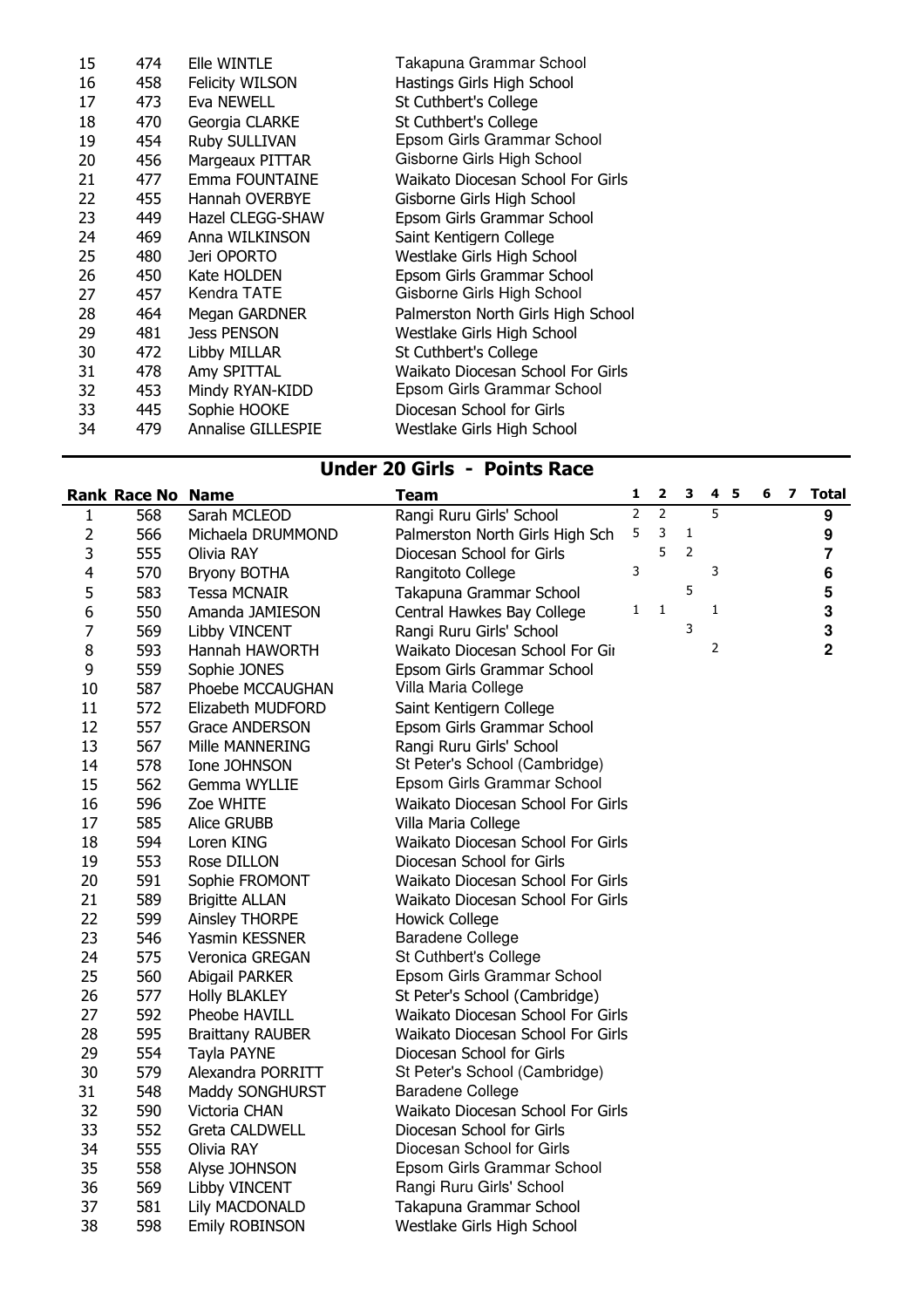#### Under 13 Boys - Points Race

|                | <b>Rank Race No Name</b> |                       | <b>Team</b>                      | 1            | $\overline{\mathbf{2}}$ | 3 | 4 5 | 6 | $\mathbf{z}$ | Total       |
|----------------|--------------------------|-----------------------|----------------------------------|--------------|-------------------------|---|-----|---|--------------|-------------|
| 1              | 51                       | <b>Adam FRANCIS</b>   | Palmerston North Intermediate I  | 5            | 5                       |   |     |   |              | 10          |
| 2              | 67                       | Dossor FREDDIE        | <b>Scots College</b>             | 3            | $\overline{2}$          |   |     |   |              | 5           |
| 3              | 73                       | Joshua TURNBULL       | St Mark's Church School (Mt Vicl | $\mathbf{1}$ | 3                       |   |     |   |              | 4           |
| $\overline{4}$ | 48                       | Dra's CALDWELL        | Palmerston North Intermediate I  | 2            |                         |   |     |   |              | $\mathbf 2$ |
| 5              | 77                       | Hamish COLTMAN        | St Peter's School (Cambridge)    |              | 1                       |   |     |   |              | 1           |
| 6              | 52                       | James GARDNER         | Palmerston North Intermediate I  |              |                         |   |     |   |              |             |
| $\overline{7}$ | 53                       | Ben IRVINE            | Palmerston North Intermediate I  |              |                         |   |     |   |              |             |
| $\bf 8$        | 58                       | <b>Barclay DAN</b>    | Remuera Intermediate             |              |                         |   |     |   |              |             |
| 9              | 50                       | Caleb FALKNER         | Palmerston North Intermediate I  |              |                         |   |     |   |              |             |
| 10             | 64                       | <b>Ben CONNELL</b>    | Saint Kentigern College          |              |                         |   |     |   |              |             |
| 11             | 54                       | Fergus LLOYD          | Palmerston North Intermediate I  |              |                         |   |     |   |              |             |
| 12             | 43                       | Nathaniel LEASK       | Huntley School (Marton)          |              |                         |   |     |   |              |             |
| 13             | 65                       | Roberston ELLIOT      | <b>Scots College</b>             |              |                         |   |     |   |              |             |
| 14             | 49                       | Ewan COUSINS          | Palmerston North Intermediate I  |              |                         |   |     |   |              |             |
| 15             | 76                       | Jack SLOAN            | St Peter's College (Akld)        |              |                         |   |     |   |              |             |
| 16             | 40                       | <b>Curtis HEAPHY</b>  | Huntley School (Marton)          |              |                         |   |     |   |              |             |
| 17             | 69                       | Mears OLIVER          | <b>Scots College</b>             |              |                         |   |     |   |              |             |
| 18             | 70                       | James HAVILL          | Southwell School                 |              |                         |   |     |   |              |             |
| 19             | 71                       | Ethan HERBERT         | Southwell School                 |              |                         |   |     |   |              |             |
| 20             | 38                       | Adam LITTLE           | Belmont Intermediate             |              |                         |   |     |   |              |             |
| 21             | 74                       | Joshua DE FRERE       | St Peter's College (Akld)        |              |                         |   |     |   |              |             |
| 22             | 57                       | Chenuka RAJAPAKSE     | Palmerston North Intermediate I  |              |                         |   |     |   |              |             |
| 23             | 75                       | <b>Thomas MULLINS</b> | St Peter's College (Akld)        |              |                         |   |     |   |              |             |
| 24             | 47                       | Joshua SCHELLKES      | Koputaroa School                 |              |                         |   |     |   |              |             |
| 25             | 61                       | Finlay JEFFS          | Sacred Heart College (Akld)      |              |                         |   |     |   |              |             |
| 26             | 44                       | Ben ORR               | Huntley School (Marton)          |              |                         |   |     |   |              |             |
| 27             | 45                       | Angus WALLACE         | Huntley School (Marton)          |              |                         |   |     |   |              |             |
| 28             | 66                       | Murphy FINNEGAN       | <b>Scots College</b>             |              |                         |   |     |   |              |             |
| 29             | 42                       | Logan HOSKIN          | Huntley School (Marton)          |              |                         |   |     |   |              |             |
| 30             | 55                       | Logan MCKINNON        | Palmerston North Intermediate I  |              |                         |   |     |   |              |             |
| 31             | 63                       | Matthew MITCHELL      | Sacred Heart College (Akld)      |              |                         |   |     |   |              |             |
| 32             | 41                       | Logan HEY             | Huntley School (Marton)          |              |                         |   |     |   |              |             |
| 33             | 39                       | Jacob FENN            | Hiwinui School                   |              |                         |   |     |   |              |             |
| 34             | 35                       | Rhys RANSOM           | Ashhurst School                  |              |                         |   |     |   |              |             |
| 35             | 62                       | Ryan MCGUIRE          | Sacred Heart College (Akld)      |              |                         |   |     |   |              |             |
| 36             | 60                       | Ethan HUGHES          | Sacred Heart College (Akld)      |              |                         |   |     |   |              |             |
| 37             | 46                       | Sam CROAD             | Koputaroa School                 |              |                         |   |     |   |              |             |
| 38             | 59                       | Karl PLESSIUS         | Remuera Intermediate             |              |                         |   |     |   |              |             |

# Under 14 Boys - Points Race

|     |                        | Team                            | 1 | $\overline{2}$ | 3            | 4 | 5 | 6 | 7 | <b>Total</b> |
|-----|------------------------|---------------------------------|---|----------------|--------------|---|---|---|---|--------------|
| 127 | Oliver GRAVE           | Auckland Grammar School         | 5 | 5              | 3            |   |   |   |   | 13           |
| 160 | <b>Luke RANSLEY</b>    | St Peter's College (Akld)       | 3 | 3              | 5            |   |   |   |   | 11           |
| 159 | Aidan MERRICK          | St Peter's College (Akld)       |   | $\overline{2}$ | 2            |   |   |   |   | 6            |
| 129 | Jordan RYAN-KIDD       | Auckland Grammar School         |   | 1              | 1            |   |   |   |   | 3            |
| 170 | Kyle HOSKIN            | Wanganui Collegiate             |   |                |              |   |   |   |   |              |
| 168 | Campbell BROWNE        | Tauranga Boys' College          |   |                |              |   |   |   |   |              |
| 171 | Samuel TURNER-O'KEEFFE | Westlake Boys High School       |   |                |              |   |   |   |   |              |
| 137 | <b>Blain QUINN</b>     | Huntley School (Marton)         |   |                |              |   |   |   |   |              |
| 134 | Jack FANTHAM           | Christchurch Boys High School   |   |                |              |   |   |   |   |              |
| 149 | Caleb ATKINSON         | Saint Kentigern College         |   |                |              |   |   |   |   |              |
| 132 | Liam SIMMONDS          | Cambridge High School           |   |                |              |   |   |   |   |              |
| 146 | <b>Andrew MATTHEWS</b> | Sacred Heart College (Akld)     |   |                |              |   |   |   |   |              |
| 143 | Sam RUSSELL            | Palmerston North Intermediate I |   |                |              |   |   |   |   |              |
| 148 | <b>Ben VERHAAREN</b>   | Sacred Heart College (Akld)     |   |                |              |   |   |   |   |              |
| 162 | Pearse GATLEY          | St Peter's School (Cambridge)   |   |                |              |   |   |   |   |              |
| 136 | Aiden JONES            | Huntley School (Marton)         |   |                |              |   |   |   |   |              |
| 133 | Liam BUNTING           | Christchurch Boys High School   |   |                |              |   |   |   |   |              |
| 152 | Robin LEVERINGTON      | Scots College                   |   |                |              |   |   |   |   |              |
|     |                        | <b>Rank Race No Name</b>        |   |                | $\mathbf{2}$ |   |   |   |   |              |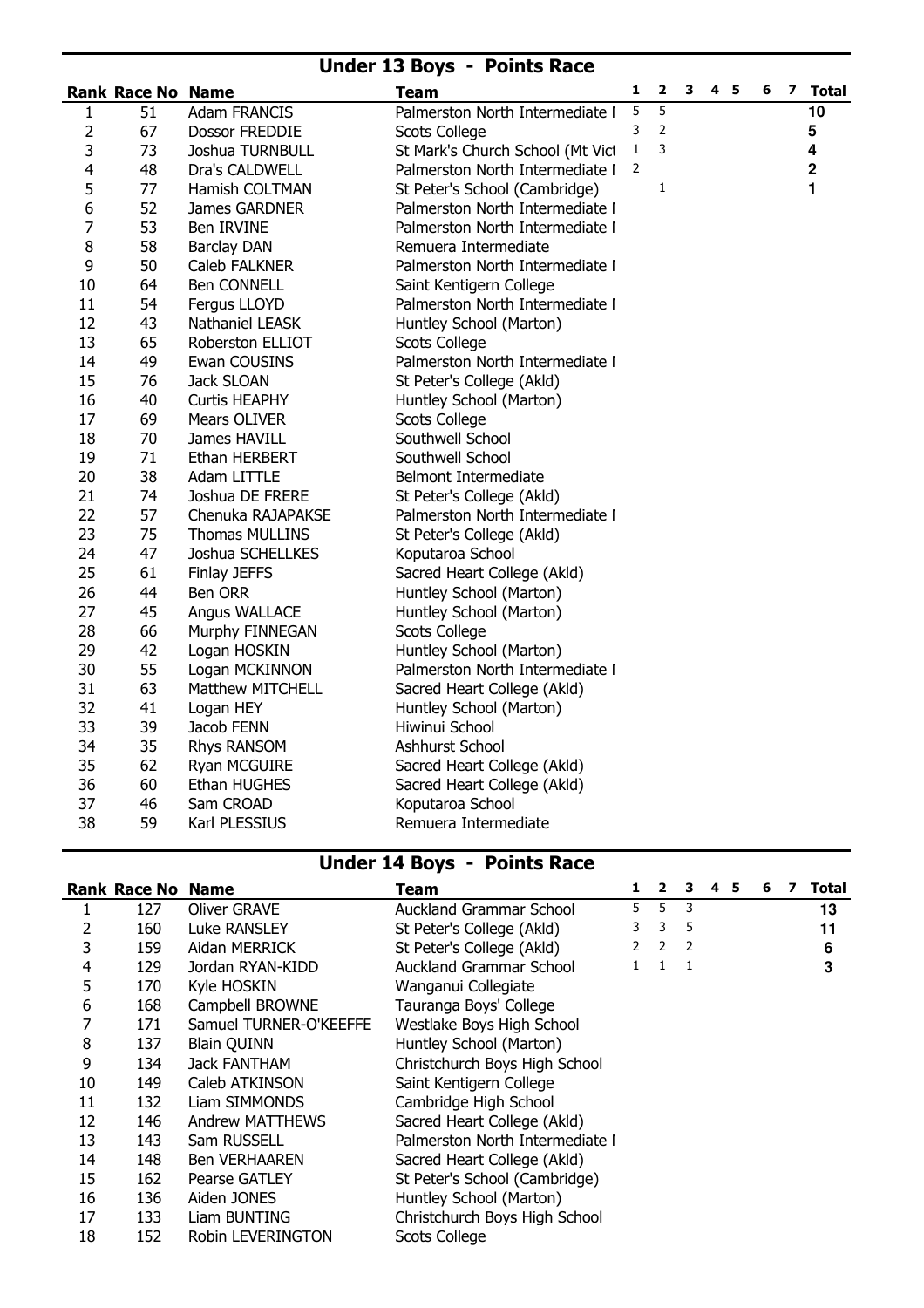| 19 | 141 | Michael RICHMOND      | Palmerston North Boys High Sch  |
|----|-----|-----------------------|---------------------------------|
| 20 | 139 | Lewis PARK            | New Plymouth Boys' High Schoo   |
| 21 | 161 | Reuben WEBSTER        | St Peter's College (Akld)       |
| 22 | 147 | Liam REGAN            | Sacred Heart College (Akld)     |
| 23 | 144 | Foster JENSEN         | Remuera Intermediate            |
| 24 | 155 | Lachlan COLEMAN       | Southwell School                |
| 25 | 167 | Oliver SKILTON        | Takapuna Grammar School         |
| 26 | 166 | <b>Tim LAMBERS</b>    | Takapuna Grammar School         |
| 27 | 140 | Nathan GREENWOOD      | Palmerston North Boys High Sch  |
| 28 | 150 | Campbell JORDAN       | Saint Kentigern College         |
| 29 | 138 | Hunter DEAVOLL        | Kings College                   |
| 30 | 155 | Lachlan COLEMAN       | Southwell School                |
| 31 | 125 | Matthew COOPER        | Ashhurst School                 |
| 32 | 165 | <b>Nick BOWEN</b>     | Takapuna Grammar School         |
| 33 | 163 | Jamal ROBERTON        | St Peter's School (Cambridge)   |
| 34 | 124 | Taine ATA             | Ashhurst School                 |
| 35 | 156 | Lucas MURPHY          | Southwell School                |
| 36 | 157 | Lauchlan BROWN        | St Peter's College (Akld)       |
| 37 | 128 | Joshua POTMAN         | <b>Auckland Grammar School</b>  |
| 38 | 142 | <b>Tom GREIG</b>      | Palmerston North Intermediate I |
| 39 | 158 | Maxim MACKENZIE-BOWIE | St Peter's College (Akld)       |
|    |     |                       |                                 |

# Under 15 Boys - Points Race

|                         | <b>Rank Race No Name</b> |                                                  | <b>Team</b>                                            | $\mathbf{1}$ | $\overline{\mathbf{2}}$ | 3              | 4 <sub>5</sub> | 6 | 7 | <b>Total</b> |
|-------------------------|--------------------------|--------------------------------------------------|--------------------------------------------------------|--------------|-------------------------|----------------|----------------|---|---|--------------|
| 1                       | 241                      | Kiaan WATTS                                      | Hamilton Boys High School                              | 5            | $\overline{5}$          | $\overline{5}$ |                |   |   | 15           |
| $\overline{2}$          | 263                      | Dylan MCCULLOGH                                  | Saint Kentigern College                                |              | 3                       | 3              |                |   |   | 6            |
| 3                       | 253                      | Max TAYLOR                                       | Palmerston North Boys High Sch                         |              | $\overline{2}$          | $\overline{2}$ |                |   |   | 4            |
| $\overline{\mathbf{4}}$ | 247                      | Muller WILHELM                                   | Macleans College                                       | 3            |                         |                |                |   |   | 3            |
| 5                       | 277                      | Callum ERSKINE                                   | Takapuna Grammar School                                | 2            |                         |                |                |   |   | $\mathbf 2$  |
| 6                       | 264                      | Callum WALSH                                     | Saint Kentigern College                                |              |                         | 1              |                |   |   | 1            |
| 7                       | 290                      | Lachlan DIXON                                    | <b>Auckland Grammar School</b>                         | $\mathbf 1$  |                         |                |                |   |   | 1            |
| 8                       | 289                      | Griffyn SPENCER                                  | Christchurch Boys High School                          |              | 1                       |                |                |   |   | 1            |
| 9                       | 255                      |                                                  | Fergus WASHINGTON-SMITH Palmerston North Boys High Sch |              |                         |                |                |   |   |              |
| 10                      | 254                      | <b>Nick TUCK</b>                                 | Palmerston North Boys High Sch                         |              |                         |                |                |   |   |              |
| 11                      | 240                      | Drew CHRISTENSEN                                 | Hamilton Boys High School                              |              |                         |                |                |   |   |              |
| 12                      | 288                      | <b>Nick THOMAS</b>                               | Westlake Boys High School                              |              |                         |                |                |   |   |              |
| 13                      | 270                      | Alexander ARNOLD                                 | St Peter's College (Akld)                              |              |                         |                |                |   |   |              |
| 14                      | 248                      | Angus CLAASEN                                    | Palmerston North Boys High Sch                         |              |                         |                |                |   |   |              |
| 15                      | 280                      | Noah STOTT                                       | Takapuna Grammar School                                |              |                         |                |                |   |   |              |
| 16                      | 286                      | <b>Ewart BOWER</b>                               | Westlake Boys High School                              |              |                         |                |                |   |   |              |
| 17                      | 243                      | James ARCHIBALD                                  | Kings College                                          |              |                         |                |                |   |   |              |
| 18                      | 244                      | <b>Nick FERGUSON</b>                             | Kings College                                          |              |                         |                |                |   |   |              |
| 19                      | 237                      | Josh LANE                                        | Cambridge High School                                  |              |                         |                |                |   |   |              |
| 20                      | 271                      | Thomas MACKENZIE-BOWIE St Peter's College (Akld) |                                                        |              |                         |                |                |   |   |              |
| 21                      | 282                      | Xander WITE                                      | Takapuna Grammar School                                |              |                         |                |                |   |   |              |
| 22                      | 236                      | Alex WILLIAMS                                    | <b>Auckland Grammar School</b>                         |              |                         |                |                |   |   |              |
| 23                      | 283                      | Jack EDWARDS                                     | Taupo Nui-a-tia College                                |              |                         |                |                |   |   |              |
| 24                      | 262                      | Michael LINDSAY                                  | Saint Kentigern College                                |              |                         |                |                |   |   |              |
| 25                      | 239                      | Samuel MEDLICOTT                                 | Christchurch Boys High School                          |              |                         |                |                |   |   |              |
| 26                      | 273                      | Maxi YEATMAN-BIGGS                               | St Peter's College (Akld)                              |              |                         |                |                |   |   |              |
| 27                      | 278                      | Luke LEONARD                                     | Takapuna Grammar School                                |              |                         |                |                |   |   |              |
| 28                      | 268                      | Finn SHERLOCK                                    | <b>Scots College</b>                                   |              |                         |                |                |   |   |              |
| 29                      | 302                      | Josh RIVETT                                      | Christchurch Boys High School                          |              |                         |                |                |   |   |              |
| 30                      | 235                      | <b>Christian RUSH</b>                            | <b>Auckland Grammar School</b>                         |              |                         |                |                |   |   |              |
| 31                      | 251                      | Keegan LEASK                                     | Palmerston North Boys High Sch                         |              |                         |                |                |   |   |              |
| 32                      | 297                      | Christophe KERBY                                 | <b>Auckland Grammar School</b>                         |              |                         |                |                |   |   |              |
| 33                      | 242                      | Jono WILLIAMS                                    | Havelock North High School                             |              |                         |                |                |   |   |              |
| 34                      | 279                      | <b>Nick LITTLE</b>                               | Takapuna Grammar School                                |              |                         |                |                |   |   |              |
| 35                      | 257                      | <b>Cameron DAVIS</b>                             | Sacred Heart College (Akld)                            |              |                         |                |                |   |   |              |
| 36                      | 258                      | Benjamin GARDNER                                 | Sacred Heart College (Akld)                            |              |                         |                |                |   |   |              |
| 37                      | 265                      | <b>Scott FERGUS</b>                              | <b>Scots College</b>                                   |              |                         |                |                |   |   |              |
| 38                      | 310                      | <b>Jake SAUSSEY</b>                              | Takapuna Grammar School                                |              |                         |                |                |   |   |              |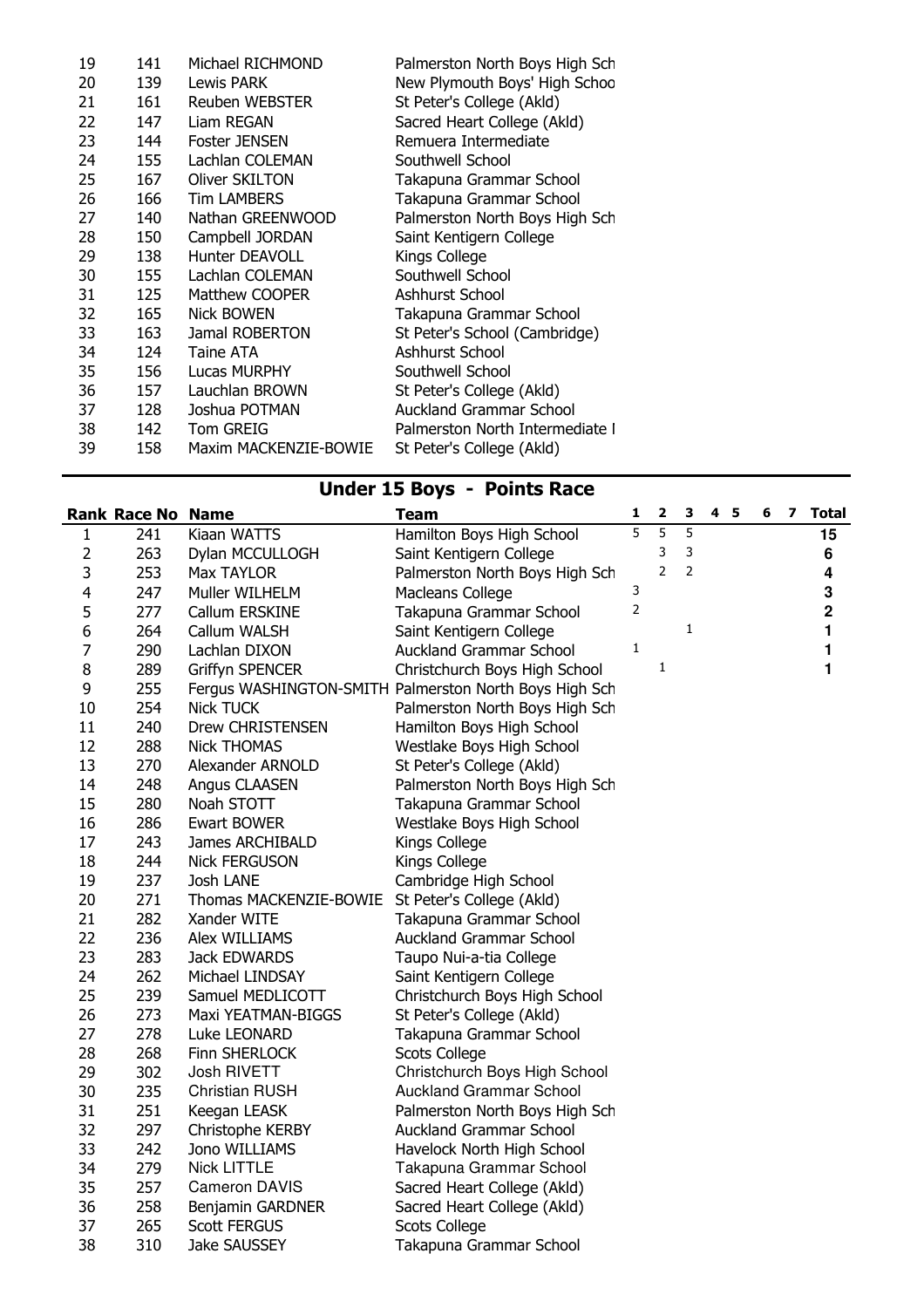| 39 | 285 | <b>Reuben THOMPSON</b>    | Wakatipu High School            |
|----|-----|---------------------------|---------------------------------|
| 40 | 266 | Callum HANCOCK            | <b>Scots College</b>            |
| 41 | 299 | Luke MATHESON             | <b>Auckland Grammar School</b>  |
| 42 | 281 | San Sam                   | Takapuna Grammar School         |
| 43 | 246 | George PINKER             | Macleans College                |
| 44 | 261 | Jacob HANNAN              | Saint Kentigern College         |
| 45 | 308 | <b>Edward CLARKSON</b>    | St Peter's School (Cambridge)   |
| 46 | 287 | Daniel MADDREN            | Westlake Boys High School       |
| 47 | 269 | Jack DEANE                | St Paul's Collegiate (Hamilton) |
| 48 | 238 | <b>William FERGUSON</b>   | Christchurch Boys High School   |
| 49 | 245 | Braden JERRAM             | Kings College                   |
| 50 | 250 | Ethan CRAINE              | Palmerston North Boys High Sch  |
| 51 | 311 | Max SHEEHY                | Takapuna Grammar School         |
| 52 | 293 | <b>Barnaby CLEGG-SHAW</b> | <b>Auckland Grammar School</b>  |
| 53 | 267 | Louis HODGKINSON          | <b>Scots College</b>            |
| 54 | 256 | <b>Albert STANLEY</b>     | Rongotai College                |
| 55 | 234 | <b>Simon ROBERTS</b>      | <b>Auckland Grammar School</b>  |
| 56 | 291 | <b>Cameron MANLEY</b>     | Saint Kentigern College         |
| 57 | 301 | Joshua OCOP-COURSEY       | Christchurch Boys High School   |
| 58 | 320 | Matthew SUGDEN            | Westlake Boys High School       |
| 59 | 275 | Brenden BEYER             | Takapuna Grammar School         |
| 60 | 309 | <b>Jack FEATHERSTONE</b>  | Takapuna Grammar School         |
| 61 | 259 | Otis ABBOTT               | Saint Kentigern College         |
| 62 | 274 | <b>Archie MARTIN</b>      | St Peter's School (Cambridge)   |
| 63 | 294 | Alex FOGELBERG            | <b>Auckland Grammar School</b>  |
| 64 | 272 | <b>Elliott MARSHALL</b>   | St Peter's College (Akld)       |
| 65 | 305 | Andrej FUSCIC             | Macleans College                |
| 66 | 300 | <b>Oliver SPEIRS</b>      | <b>Auckland Grammar School</b>  |
| 67 | 298 | <b>Adam MATHESON</b>      | <b>Auckland Grammar School</b>  |
| 68 | 260 | Zachary CANTELL-ROBERTS   | Saint Kentigern College         |
| 69 | 252 | Luke SCOTT                | Palmerston North Boys High Sch  |
| 70 | 319 | Devyn SHOWLER             | Westlake Boys High School       |
| 71 | 303 | Ollie DUNSHEA             | Kings College                   |
| 72 | 307 | Liam MCGUIRE              | Sacred Heart College (Akld)     |
| 73 | 304 | <b>William THOMPSON</b>   | Kings College                   |
| 74 | 306 | <b>Andrew LAURIE</b>      | Massey High School              |
|    |     |                           |                                 |

## Under 16 Boys - Points Race

|    | <b>Rank Race No Name</b> |                           | <b>Team</b>                       | 1 | $\overline{2}$ | 3 | 4 | 5 | 6 | 7 | <b>Total</b> |
|----|--------------------------|---------------------------|-----------------------------------|---|----------------|---|---|---|---|---|--------------|
|    | 410                      | George JACKSON            | Rongotai College                  | 5 | 5              | 3 | 5 |   |   |   | 18           |
| 2  | 401                      | Madi HARTLEY-BROWN        | Palmerston North Boys High Sch    | 1 |                | 5 | 1 |   |   |   |              |
| 3  | 393                      | <b>Burnie MCGRATH</b>     | Hamilton Boys High School         |   | 3              |   | 3 |   |   |   | 6            |
| 4  | 394                      | <b>Timothy NG</b>         | Hamilton Boys High School         | 2 | $\overline{2}$ | 1 |   |   |   |   | 5            |
| 5  | 421                      | Jamie LEITCH              | Strathallan College               | 3 |                |   |   |   |   |   | 3            |
| 6  | 409                      | Liam COOPER               | Rongotai College                  |   |                |   | 2 |   |   |   | 2            |
| 7  | 428                      | Adam MCPHEAT              | Takapuna Grammar School           |   |                | 2 |   |   |   |   | 2            |
| 8  | 383                      | Taz O'CONNELL             | Cambridge High School             |   | 1              |   |   |   |   |   |              |
| 9  | 420                      | Jayden KUIJPERS           | St Peter's College (Akld)         |   |                |   |   |   |   |   |              |
| 10 | 402                      | <b>Adam MARTIN</b>        | Palmerston North Boys High School |   |                |   |   |   |   |   |              |
| 11 | 404                      | Dylan SIMPSON             | Palmerston North Boys High School |   |                |   |   |   |   |   |              |
| 12 | 391                      | Noah COSTAR               | Hamilton Boys High School         |   |                |   |   |   |   |   |              |
| 13 | 416                      | Ryan CHURCH               | Saint Kentigern College           |   |                |   |   |   |   |   |              |
| 14 | 418                      | Henry LEVETT              | Scots College                     |   |                |   |   |   |   |   |              |
| 15 | 390                      | Samuel COOK               | Hamilton Boys High School         |   |                |   |   |   |   |   |              |
| 16 | 389                      | <b>Whitiora ROLLESTON</b> | Glendowia College                 |   |                |   |   |   |   |   |              |
| 17 | 377                      | Matthew ILLING            | <b>Auckland Grammar School</b>    |   |                |   |   |   |   |   |              |
| 18 | 394                      | <b>Timothy NG</b>         | Hamilton Boys High School         |   |                |   |   |   |   |   |              |
| 19 | 376                      | Josh HAMILTON             | <b>Auckland Grammar School</b>    |   |                |   |   |   |   |   |              |
| 20 | 432                      | Ethan GILLISPIE           | Wanganui Collegiate               |   |                |   |   |   |   |   |              |
| 21 | 381                      | Matt BERRY                | Cambridge High School             |   |                |   |   |   |   |   |              |
| 22 | 382                      | <b>Nic DALLAS</b>         | Cambridge High School             |   |                |   |   |   |   |   |              |
| 23 | 378                      | Ryan PARKINSON            | <b>Auckland Grammar School</b>    |   |                |   |   |   |   |   |              |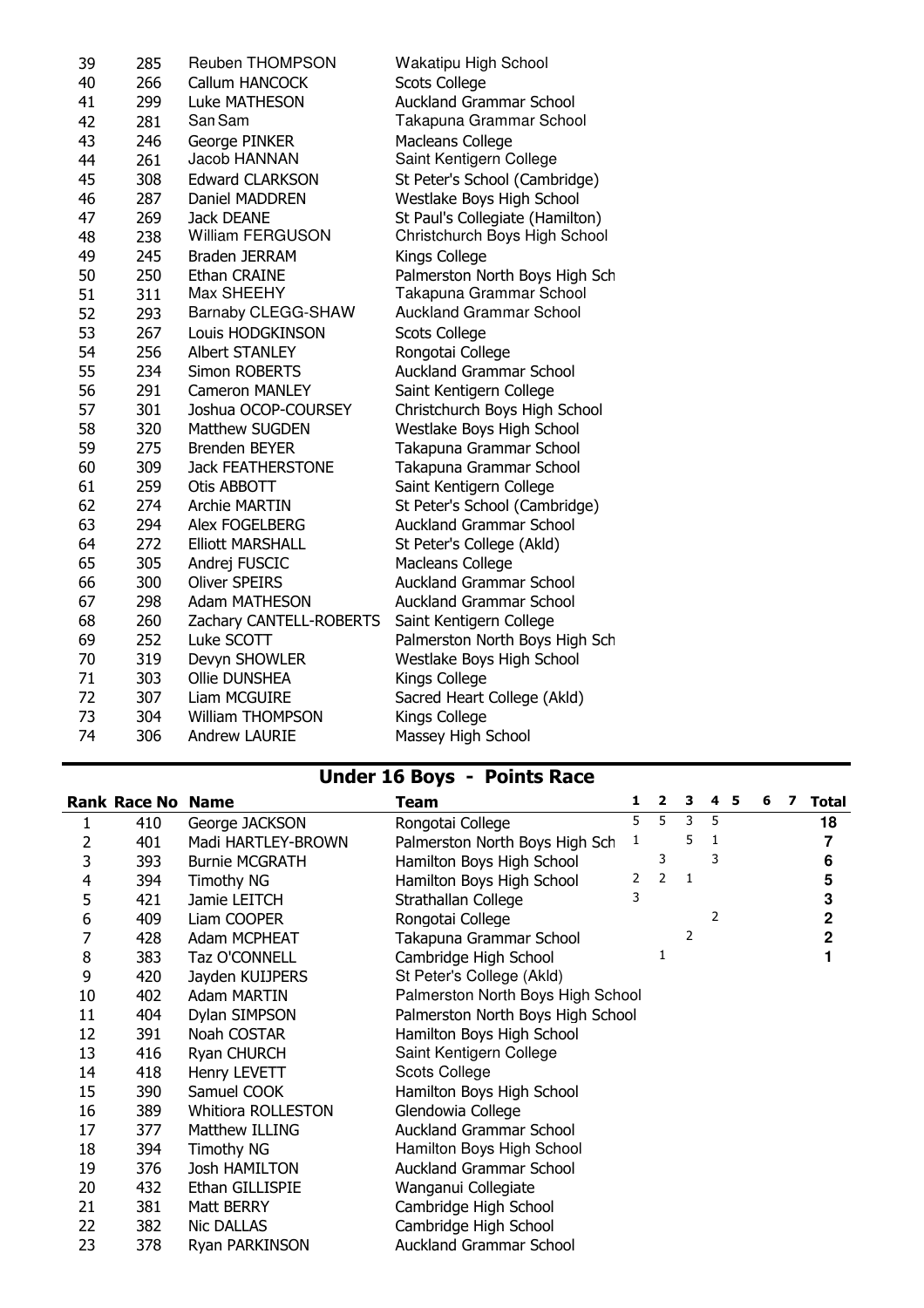| 24 | 381 | Matt BERRY               | Cambridge High School             |
|----|-----|--------------------------|-----------------------------------|
| 25 | 427 | Lockie MCNAIR            | Takapuna Grammar School           |
| 26 | 425 | Harry LOCHHEAD           | Takapuna Grammar School           |
| 27 | 398 | Nicholas COWLEY - ANDREA | Macleans College                  |
| 28 | 429 | Jonathan NICHOLAS        | Takapuna Grammar School           |
| 29 | 403 | Denith RAJAPAKSE         | Palmerston North Boys High School |
| 30 | 388 | <b>Jack MCLAUGHLIN</b>   | Gisborne Boys High School         |
| 31 | 405 | <b>Thomas STANNARD</b>   | Palmerston North Boys High School |
| 32 | 407 | Jack CULLEY              | Rangitoto College                 |
| 33 | 379 | Aidan PARRISH            | <b>Auckland Grammar School</b>    |
| 34 | 430 | <b>Ben TAUMOEPEAU</b>    | Takapuna Grammar School           |
| 35 | 396 | Theo GILBERTSON          | Kings College                     |
| 36 | 385 | George CHRICHTON         | Christchurch Boys High School     |
| 37 | 436 | <b>Finn RAMSAY</b>       | Westlake Boys High School         |
| 38 | 386 | Zac TAYLOR               | Christchurch Boys High School     |
| 39 | 384 | Jarred TREYMANE          | Cambridge High School             |
| 40 | 434 | Aidan COOK               | Westlake Boys High School         |
| 41 | 417 | Matthew FAULCONBRIDGE    | Saint Kentigern College           |
| 42 | 426 | <b>Jack MCKINNEY</b>     | Takapuna Grammar School           |
| 43 | 420 | Jayden KUIJPERS          | St Peter's College (Akld)         |
| 44 | 387 | <b>Nick THORNLEY</b>     | Christchurch Boys High School     |
| 45 | 408 | Tom MCCALLUM             | Rathkeale College                 |
| 46 | 375 | Dominic BURKHARDT        | <b>Auckland Grammar School</b>    |
| 47 | 380 | <b>Oliver WARD</b>       | <b>Auckland Grammar School</b>    |
| 48 | 392 | Matthew CRANEFIELD       | Hamilton Boys High School         |
|    |     |                          |                                   |

### Under 17 Boys - Points Race

|                | <b>Rank Race No Name</b> |                          | <b>Team</b>                    | $\mathbf{1}$ | $\mathbf{2}$ | 3            | 4 <sub>5</sub> | 6 | $\overline{\mathbf{z}}$ | <b>Total</b>   |
|----------------|--------------------------|--------------------------|--------------------------------|--------------|--------------|--------------|----------------|---|-------------------------|----------------|
| 1              | 496                      | Aaron WYLLIE             | <b>Auckland Grammar School</b> | 3            | 5            | 5            | 3              |   |                         | 16             |
| 2              | 490                      | <b>Harris FOGELBERG</b>  | <b>Auckland Grammar School</b> | 5            |              | 2            |                |   |                         | $\overline{7}$ |
| 3              | 491                      | <b>Ben HAMILTON</b>      | <b>Auckland Grammar School</b> |              |              | $\mathbf{1}$ | 5              |   |                         | 6              |
| 4              | 532                      | <b>Oscar ELWORTHY</b>    | Takapuna Grammar School        | 2            | 3            |              | 1              |   |                         | 6              |
| 5              | 497                      | William YOUNG            | <b>Auckland Grammar School</b> |              |              | 3            |                |   |                         | 3              |
| 6              | 521                      | Liam CAPPEL              | Saint Kentigern College        |              |              |              | 2              |   |                         | $\mathbf 2$    |
| $\overline{7}$ | 493                      | Dalton HILEY             | <b>Auckland Grammar School</b> |              | 2            |              |                |   |                         | $\mathbf 2$    |
| 8              | 508                      | <b>Trent DODDS</b>       | Macleans College               |              | $\mathbf{1}$ |              |                |   |                         | 1              |
| 9              | 533                      | Harry WAINE              | Takapuna Grammar School        | 1            |              |              |                |   |                         | 1              |
| 10             | 499                      | Campbell PITHIE          | Christchurch Boys High School  |              |              |              |                |   |                         |                |
| 11             | 526                      | <b>Harrison HITCHINS</b> | <b>Scots College</b>           |              |              |              |                |   |                         |                |
| 12             | 503                      | Henry DUNNE              | Kings College                  |              |              |              |                |   |                         |                |
| 13             | 512                      | James KRZANICH           | Massey High School             |              |              |              |                |   |                         |                |
| 14             | 513                      | Jakob LESTER             | New Plymouth Boys' High School |              |              |              |                |   |                         |                |
| 15             | 500                      | <b>Jack WALSH</b>        | Christchurch Boys High School  |              |              |              |                |   |                         |                |
| 16             | 537                      | Finn BUCKERIDGE          | Westlake Boys High School      |              |              |              |                |   |                         |                |
| 17             | 527                      | Lachhlan MACDONALD       | <b>Scots College</b>           |              |              |              |                |   |                         |                |
| 18             | 508                      | Trent DODDS              | Macleans College               |              |              |              |                |   |                         |                |
| 19             | 525                      | Sam TITTER-DOWER         | Saint Kentigern College        |              |              |              |                |   |                         |                |
| 20             | 539                      | Zi You DU                | Westlake Boys High School      |              |              |              |                |   |                         |                |
| 21             | 487                      | Charles JOHNSON          | Aquinas College                |              |              |              |                |   |                         |                |
| 22             | 492                      | <b>Ben HASTIE</b>        | <b>Auckland Grammar School</b> |              |              |              |                |   |                         |                |
| 23             | 486                      | Callum AUBREY            | Aquinas College                |              |              |              |                |   |                         |                |
| 24             | 517                      | <b>James MATTHEWS</b>    | Sacred Heart College (Akld)    |              |              |              |                |   |                         |                |
| 25             | 502                      | Benjamin GRANT           | Glendowie College              |              |              |              |                |   |                         |                |
| 26             | 498                      | Lachlan PEATTIE          | Cambridge High School          |              |              |              |                |   |                         |                |
| 27             | 520                      | James BROWN              | Saint Kentigern College        |              |              |              |                |   |                         |                |
| 28             | 505                      | <b>Matthew PEAT</b>      | Kings College                  |              |              |              |                |   |                         |                |
| 29             | 540                      | <b>Kip WATSON</b>        | Westlake Boys High School      |              |              |              |                |   |                         |                |
| 30             | 501                      | <b>Boston AZUMA</b>      | Glendowie College              |              |              |              |                |   |                         |                |
| 31             | 534                      | Nicholas YOUNG           | Takapuna Grammar School        |              |              |              |                |   |                         |                |
| 32             | 497                      | William YOUNG            | <b>Auckland Grammar School</b> |              |              |              |                |   |                         |                |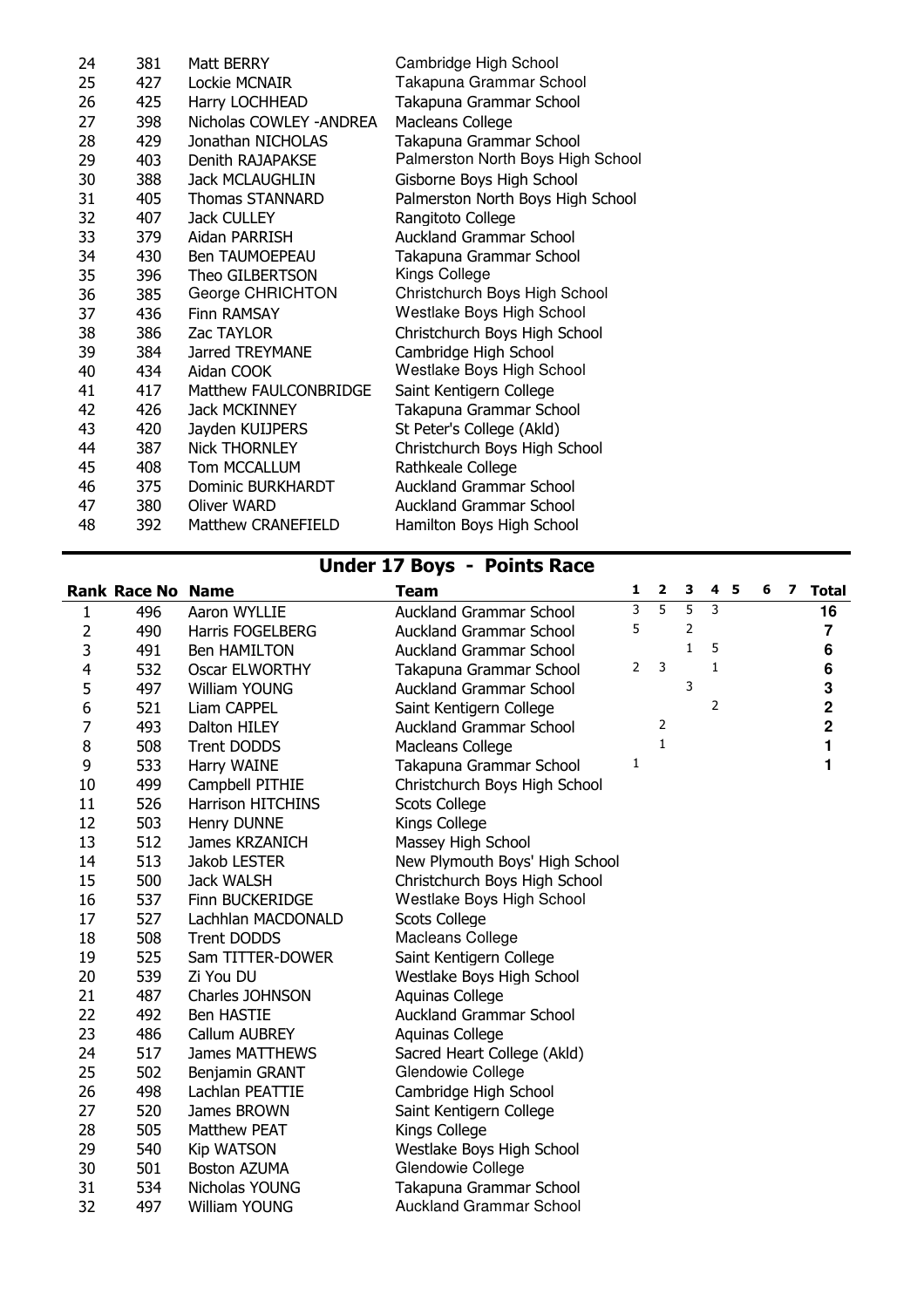## Under 20 Boys - Points Race

|                | <b>Rank Race No Name</b> |                                | <b>Team</b>                                                 | 1 | $\mathbf{2}$ | 3 | 4 | 5              | 6 | 7            | <b>Total</b> |
|----------------|--------------------------|--------------------------------|-------------------------------------------------------------|---|--------------|---|---|----------------|---|--------------|--------------|
| 1              | 641                      | Campbell STEWART               | Palmerston North Boys High Sch                              | 3 |              |   | 5 | 3              | 3 | 5            | 19           |
| 2              | 653                      | Connor BROWN                   | Saint Kentigern College                                     | 5 |              | 3 | 3 | 1              |   | $\mathbf{1}$ | 13           |
| 3              | 634                      | Carne GROUBE                   | Palmerston North Boys High Sch                              | 2 |              | 1 | 2 | 5              |   |              | 10           |
| 4              | 611                      | Louis BROWN                    | Christchurch Boys High School                               |   | 5            | 5 |   |                |   |              | 10           |
| 5              | 637                      | David MARTIN                   | Palmerston North Boys High Sch                              |   | 3            |   |   | $\mathsf{2}\,$ |   |              | 5            |
| 6              | 673                      | Aidan NICHOLAS                 | Takapuna Grammar School                                     |   |              |   |   |                | 5 |              | 5            |
| $\overline{7}$ | 643                      | <b>Jack MCNEELY</b>            | Rangitoto College                                           |   |              |   |   |                |   | 3            | 3            |
| 8              | 670                      | <b>Bradley LEITCH</b>          | Strathallan College                                         | 1 |              | 2 |   |                |   |              | 3            |
| 9              | 664                      | Oliver WOOD                    | <b>Scots College</b>                                        |   |              |   |   |                |   | 2            | $\mathbf 2$  |
| 10             | 621                      | <b>Oliver NG</b>               | Hamilton Boys High School                                   |   |              |   |   |                | 2 |              | $\mathbf 2$  |
| 11             | 639                      | Jacob SIEVERIGHT               | Palmerston North Boys High Sch                              |   | 2            |   |   |                |   |              | $\mathbf 2$  |
| 12             | 612                      | Hugo JONES                     | Christchurch Boys High School                               |   |              |   | 1 |                |   |              | 1            |
| 13             | 636                      | Carlos LOPEZ-LOZANO            | Palmerston North Boys High Sch                              |   |              |   |   |                | 1 |              | 1            |
| 14             | 620                      | Jack MONTGOMERIE               | Hamilton Boys High School                                   |   | 1            |   |   |                |   |              | 1            |
| 15             | 605                      | Laurence KERBY                 | <b>Auckland Grammar School</b>                              |   |              |   |   |                |   |              |              |
| 16             | 663                      | Liam SHERLOCK                  | <b>Scots College</b>                                        |   |              |   |   |                |   |              |              |
| 17             | 622                      | Jordan LEWIS                   | Hutt International Boys' School                             |   |              |   |   |                |   |              |              |
| 18             | 657                      | Ayden LAMONT                   | Saint Kentigern College                                     |   |              |   |   |                |   |              |              |
| 19             | 650                      | Caleb AOAKE                    | Saint Kentigern College                                     |   |              |   |   |                |   |              |              |
| 20             | 618                      | <b>Matias FITZWATER</b>        | Hamilton Boys High School                                   |   |              |   |   |                |   |              |              |
| 21             | 649                      | Alex MCKAY                     | Sacred Heart College (Akld)                                 |   |              |   |   |                |   |              |              |
| 22             | 644                      | Cameron RICHES                 | Rangitoto College                                           |   |              |   |   |                |   |              |              |
| 23             | 677                      | <b>Blake SUNDE</b>             | Westlake Boys High School                                   |   |              |   |   |                |   |              |              |
| 24             | 626                      | Josh KNOX                      | Kings College                                               |   |              |   |   |                |   |              |              |
| 25             | 645                      | Harry PHIPPS                   | Reporoa College                                             |   |              |   |   |                |   |              |              |
| 26             | 629                      | Christopher LAURIE             | Massey High School                                          |   |              |   |   |                |   |              |              |
| 27             | 635                      | Mitchell KINGHORN              | Palmerston North Boys High Sch                              |   |              |   |   |                |   |              |              |
| 28             | 665                      | Christian DAVEY                | st patrick's College, Town                                  |   |              |   |   |                |   |              |              |
| 29             | 648                      | <b>Chris MADDREN</b>           | Sacred Heart College (Akld)                                 |   |              |   |   |                |   |              |              |
| 30             | 666                      | Jed MCDERMOTT                  | st patrick's College, Town                                  |   |              |   |   |                |   |              |              |
| 31<br>32       | 615<br>608               | Leon ARCUS<br>Alexander WILSON | Hamilton Boys High School<br><b>Auckland Grammar School</b> |   |              |   |   |                |   |              |              |
| 33             | 672                      | Vincent ALLEN                  | Takapuna Grammar School                                     |   |              |   |   |                |   |              |              |
| 34             | 610                      | Ryan HULENA                    | Central Hawkes Bay College                                  |   |              |   |   |                |   |              |              |
| 35             | 659                      | Harry MELLSOP                  | Saint Kentigern College                                     |   |              |   |   |                |   |              |              |
| 36             | 614                      | Joshua SMITH                   | Christchurch Boys High School                               |   |              |   |   |                |   |              |              |
| 37             | 633                      | Fergus ALLAN                   | Palmerston North Boys High Sch                              |   |              |   |   |                |   |              |              |
| 38             | 675                      | Eamonn JACK                    | Westlake Boys High School                                   |   |              |   |   |                |   |              |              |
| 39             | 606                      | Benjamin MADSEN                | <b>Auckland Grammar School</b>                              |   |              |   |   |                |   |              |              |
| 40             | 652                      | <b>Edward BARRY</b>            | Saint Kentigern College                                     |   |              |   |   |                |   |              |              |
| 41             | 613                      | Anton MULDER                   | Christchurch Boys High School                               |   |              |   |   |                |   |              |              |
| 42             | 679                      | Nicholas WILSON                | Westlake Boys High School                                   |   |              |   |   |                |   |              |              |
| 43             | 616                      | Cullen BROWNE                  | Hamilton Boys High School                                   |   |              |   |   |                |   |              |              |
| 44             | 654                      | <b>Josh CHAPMAN</b>            | Saint Kentigern College                                     |   |              |   |   |                |   |              |              |
| 45             | 678                      | Chris THOMAS                   | Westlake Boys High School                                   |   |              |   |   |                |   |              |              |
| 46             | 669                      | <b>Timothy MAGNESS</b>         | St Peter's College (Akld)                                   |   |              |   |   |                |   |              |              |
| 47             | 680                      | Sam THORPE-LOVERSUCH           | Karamu High School                                          |   |              |   |   |                |   |              |              |
| 48             | 619                      | Jared GRAY                     | Hamilton Boys High School                                   |   |              |   |   |                |   |              |              |
| 49             | 676                      | Josh REILLY                    | Westlake Boys High School                                   |   |              |   |   |                |   |              |              |
| 50             | 642                      |                                | Hayden WASHINGTON-SMITHPalmerston North Boys High Sch       |   |              |   |   |                |   |              |              |
| 51             | 667                      | Aaron PARKINSON                | St Paul's Collegiate (Hamilton)                             |   |              |   |   |                |   |              |              |
| 52             | 655                      | <b>Bailey FIRMAN-YEARSLEY</b>  | Saint Kentigern College                                     |   |              |   |   |                |   |              |              |
| 53             | 632                      | Patrick TAYLOR                 | Massey High School                                          |   |              |   |   |                |   |              |              |
| 54             | 660                      | Richard SALWEY                 | Saint Kentigern College                                     |   |              |   |   |                |   |              |              |
| 55             | 674                      | Sam CATO                       | Westlake Boys High School                                   |   |              |   |   |                |   |              |              |
| 56             | 624                      | Tom HILLARY                    | Kings College                                               |   |              |   |   |                |   |              |              |
| 57             | 630                      | Zane MOORS                     | Massey High School                                          |   |              |   |   |                |   |              |              |
| 58             | 671                      | Joshua ACHTEN                  | Taikura Rudolf Steiner School                               |   |              |   |   |                |   |              |              |
| 59             | 638                      | Hamish MIKKELSEN               | Palmerston North Boys High Sch                              |   |              |   |   |                |   |              |              |
| 60             | 668                      | <b>Timothy KWOK</b>            | St Peter's College (Akld)                                   |   |              |   |   |                |   |              |              |